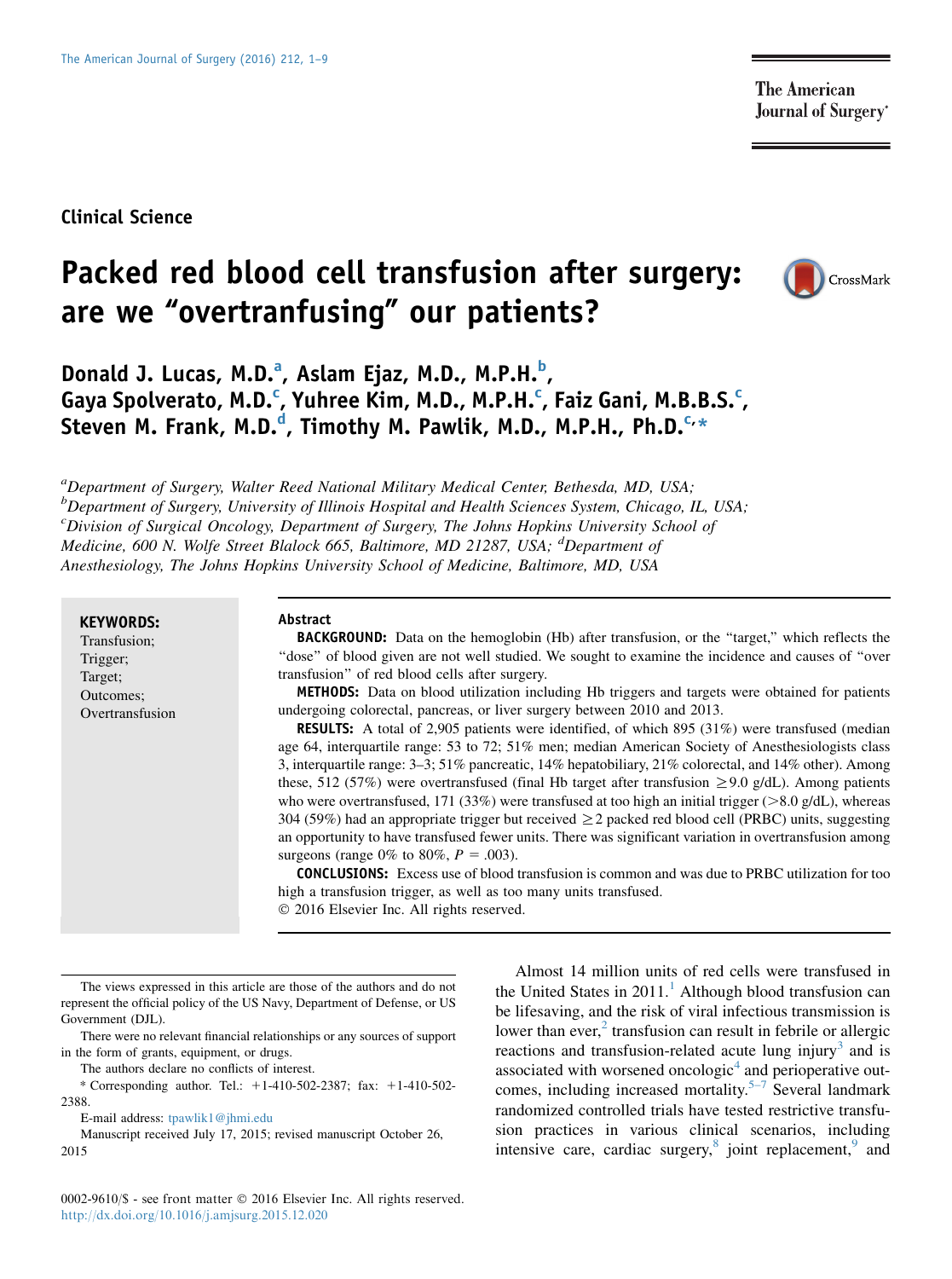gastrointestinal bleeding.<sup>[10](#page-7-0)</sup> These studies have found that maintaining hemoglobin (Hb) levels between 7.0 and 9.0 g/dL resulted in equivalent or improved outcomes compared with more liberal transfusion practice. These results and increased focus on the costs of transfusion $11$  have led to attempts to reduce red cell transfusion overuse.

Most guidelines and efforts to reduce transfusion focus on the decision to transfuse—specifically, a transfusion threshold or trigger of 7.0 to 8.0 g/dL Hb.<sup>[2,12–14](#page-7-0)</sup> Equally important but less discussed is the amount of blood to transfuse after the decision to transfuse has been made. There has been some work on limiting the practice of routinely transfusing two units of red cells rather than one in the hemodynamically stable anemic patient.<sup>[15,16](#page-7-0)</sup> However, there has been less focus on the goal Hb or transfusion target after a transfusion. The target Hb range in trials of restrictive transfusion practice is typically set at 9.0 g/dL. Final Hb before discharge can be used as an approximation of the clinician's transfusion target and used as a metric of the appropriate "dosing" of blood.<sup>[17,18](#page-8-0)</sup> Final Hb concentrations above a set level may be considered as an "overtransfusion"—the tranfusion of more blood than necessary to obtain the accepted target goal of 9.0 g/dL. We sought to assess the epidemiology, risk factors, outcomes, and variation by surgeon in overtransfusion after colorectal and hepatobiliary surgery at our institution.

## Methods

#### Patient selection

Patients undergoing major abdominal surgery on the hepatopancreatobiliary and colorectal services for benign and malignant disease at Johns Hopkins Hospital were identified between 2010 and 2013. Demographics, American Society of Anesthesiologists (ASA) class, Charlson comorbidity score, operation type, estimated blood loss (EBL), nadir and final Hb concentration, blood products transfused, inpatient complications, and length of stay (LOS) were collected.

#### Transfusion data

Transfusion data and Hb levels were obtained from IMPACT online (Haemonetics Corp., Braintree, Massachusetts), a prospective, audited, commercial blood management intelligence portal. Nadir Hb was used to define the transfusion trigger, whereas the final Hb measured, before discharge was used to represent the transfusion target. Hb trigger less than 8.0 g/dL and target less than 9.0 g/dL were considered appropriate based cutoff values established by prospective clinical trial data. $8-10,17$  For the purposes of the current analyses, a discharge Hb  $\geq$ 9.0 g/dL was considered an ''overtransfusion'' as it exceeds the established recommended target for transfusion based on multiple randomized controlled trials. $8-10,17$ 

#### Postoperative complications

International Classification of Disease, Clinical Modification, 9th Revision (ICD-9-CM) diagnosis codes acquired from the hospital billing database were used to identify inpatient postoperative complications, which included transient ischemic attack, cerebrovascular attack, myocardial infarction, ventilator-associated pneumonia, urinary tract infection, surgical site infection, sepsis, drug-resistant infection, Clostridium difficile infection, deep vein thrombosis, pulmonary embolism, and disseminated intravascular coagulation.

#### Statistical analysis

Continuous variables were presented as the median with interquartile range (IQR), where appropriate. Categorical variables were displayed as whole numbers and percentages. Baseline characteristics of the study population were summarized by operation type. Chi-squared tests were used for comparing categorical variables. Factors associated with transfusion and outcomes were analyzed using univariable and then multivariable regression models, which were constructed using a knowledge-based approach to variable selection. Modified-Poisson multiple regression models were used for binary outcomes, as these produce easily interpretable risk ratios, as opposed to odds ratios from logistic regression.<sup>[19](#page-8-0)</sup> A multiple linear regression model was used for LOS. A 2-tailed  $P$  value of .05 was used as a cutoff for statistical significance. There were no missing data. Analysis was conducted with STATA version 13.1 (Stata-Corp LP, College Station, TX). The Johns Hopkins University Institutional Review Board approved the study.

## Results

#### Baseline characteristics

A total of 2,905 patients who underwent surgery by 68 surgeons were identified. Overall 1,200 (41%) had pancreas surgery, 491 (17%) had a hepatobiliary operation, 779 (27%) had colorectal surgery, and 435 (15%) had other types of abdominal operation, the most commonly small bowel resections, mesenteric operations, and hernia repairs. Among all patients, 895 (31%) received a red blood cell transfusion during their hospitalization. Specifically, 17.2% of patients received an intraoperative blood transfusion  $(n = 500)$ , whereas 21.9% received a postoperative blood transfusion ( $n = 636$ ). Furthermore, 241 patients received both an intraoperative and postoperative blood transfusion. The percentage of patients who received a transfusion varied by operation type: 459 of 1,200 (38%) pancreatic, 122 of 491 (25%) hepatobiliary, 186 of 779 (24%) colorectal, and 128 of 435 (29%) other abdominal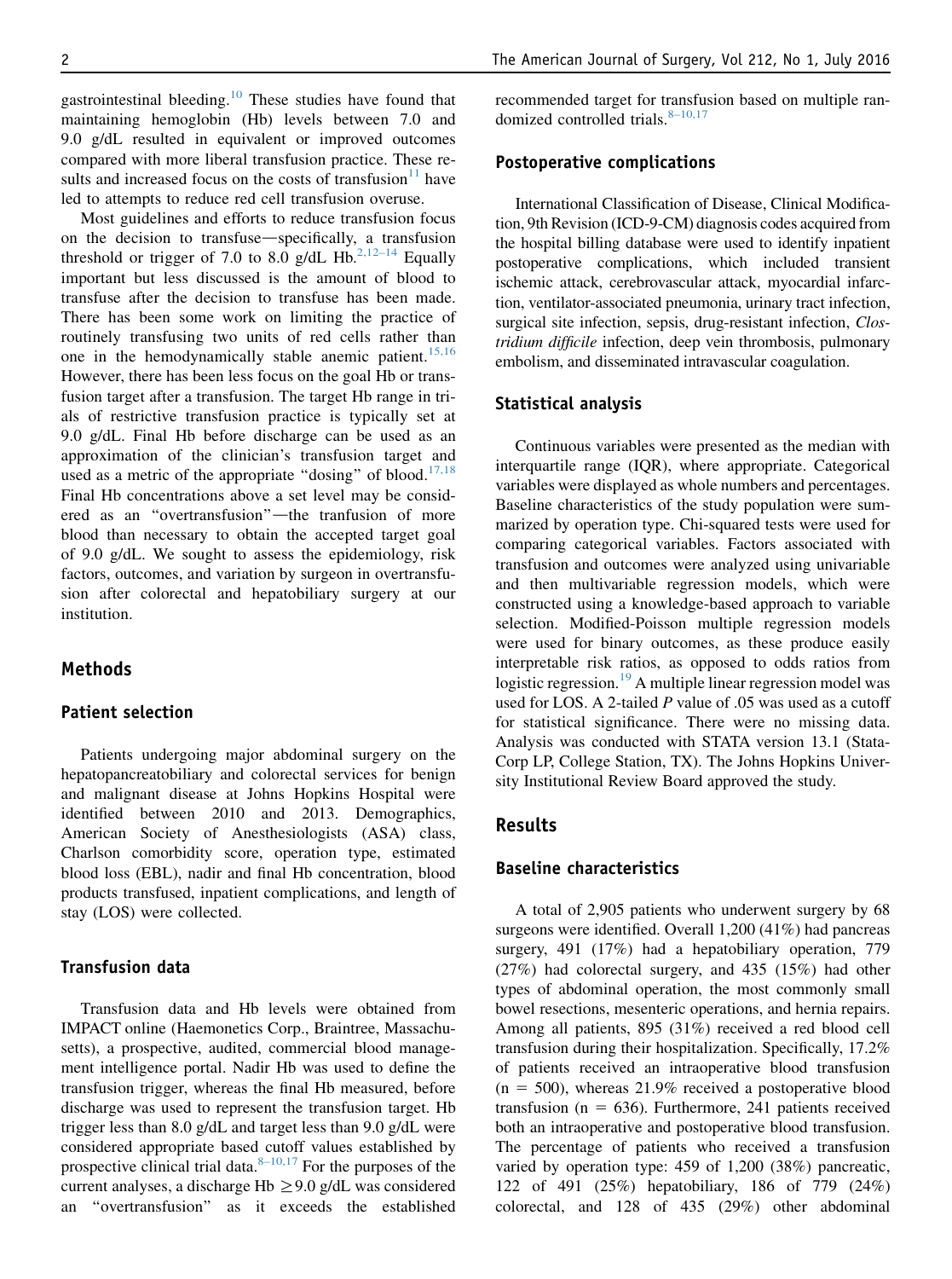$(P < .001)$ . Fifty-four surgeons operated on a patient who was transfused. Subsequent analyses focused on those patients who received a red cell transfusion.

Baseline characteristics of the 895 patients who received a red blood cell transfusion were tabulated by operation (Table 1). Median age was 64 (IQR 53 to 72). A total of 454 patients were men (51%) and 441 were women (49%), which did not vary by operation type ( $P = .198$ ). Race varied by operation, with a higher proportion of non-Hispanic whites for pancreatic (367 [80%]) and hepatobiliary (94 [77%]) operations than colorectal (132 [71%]) or other abdominal (76 [59%]) cases ( $P < .001$ ). ASA class and Charlson comorbidity score were used as measures of comorbidity. Median ASA class was 3 (IQR 3 to 3), which varied between operation types: pancreas, 3 (IQR 2 to 3); hepatobiliary, 3 (IQR 3 to 3); colorectal, 3 (IQR 3 to 3); other abdominal, 3 (IQR 3 to 3;  $P < .001$ ). Median Charlson comorbidity score was 4 (IQR 2–6), which varied between operation types: pancreas, 5 (IQR 2 to 7); hepatobiliary, 6 (IQR 3 to 7); colorectal, 4 (IQR 2 to 6); other abdominal, 2 (IQR 1 to 6;  $P < .001$ ). Overall 584 patients had an operation for malignancy (65%), which varied markedly by operation type: pancreas, 339 (74%); hepatobiliary, 103 (84%); colorectal, 112 (60%); other abdominal, 30 (23%;  $P < .001$ ). Median EBL varied significantly by operation type, with higher operative blood losses for pancreatic and hepatobiliary operations: pancreas, 850 cc (IQR 500 to 1,500 cc); hepatobiliary, 800 cc (IQR 450 to 1,500 cc); colorectal, 400 cc (IQR 150 to 900 cc); other abdominal, 300 cc (IQR 100 to 700 cc;  $P < .001$ ). Overall 258 patients (29%) also received a nonred cell blood product transfusion, which did not vary by operation type ( $P = .129$ ).

#### Transfusion trigger and units transfused

There was significant variation in the transfusion trigger by operation type: pancreas, 7.5 g/dL (IQR 7.0 to 8.2 g/dL); hepatobiliary, 7.4 g/dL (IQR 7.0 to 8.1 g/dL); colorectal, 7.1 g/dL (IQR 6.7 to 7.7 g/dL); other abdominal, 7.0 g/dL (IQR 6.5 to 7.4 g/dL;  $P < .001$ ; [Fig. 1](#page-3-0)).

The median number of packed red blood cell units transfused was 2 (IQR 2 to 4), which varied significantly by operation type: pancreas, 2 (IQR 2 to 4); hepatobiliary, 2 (IQR 1 to 4); colorectal, 2 (IQR 2 to 4); other abdominal, 3

| Table 1                 | Characteristics of patients those who received red cell transfusions, n (%) |               |            |                 |           |           |
|-------------------------|-----------------------------------------------------------------------------|---------------|------------|-----------------|-----------|-----------|
| Characteristic          | Operation type                                                              |               |            |                 |           |           |
|                         | Pancreas                                                                    | Hepatobiliary | Colorectal | Other abdominal | Total     | $P$ value |
| Total                   | 459 (100)                                                                   | 122 (100)     | 186 (100)  | 128 (100)       | 895 (100) |           |
| Age                     |                                                                             |               |            |                 |           | .001      |
| $65$                    | 203(44)                                                                     | 75 (61)       | 110 (59)   | 76 (59)         | 464 (52)  |           |
| $65 - 79$               | 213(46)                                                                     | 39 (32)       | 65 (35)    | 42 (33)         | 359 (40)  |           |
| $\geq 80$               | 43(9)                                                                       | 8(7)          | 11(6)      | 10(8)           | 72(8)     |           |
| Gender                  |                                                                             |               |            |                 |           | .198      |
| Male                    | 234 (51)                                                                    | 65 (53)       | 83 (45)    | 72 (56)         | 454 (51)  |           |
| Female                  | 225 (49)                                                                    | 57(47)        | 103 (55)   | 56 (44)         | 441 (49)  |           |
| Race                    |                                                                             |               |            |                 |           | < .001    |
| White                   | 367 (80)                                                                    | 94 (77)       | 132 (71)   | 76 (59)         | 669 (75)  |           |
| <b>Black</b>            | 42(9)                                                                       | 14(11)        | 39(21)     | 39 (30)         | 134 (15)  |           |
| Asian                   | 15(3)                                                                       | 7(6)          | 5(3)       | 1(1)            | 28(3)     |           |
| Hispanic                | 4(1)                                                                        | 0(0)          | 0(0)       | 1(1)            | 5(1)      |           |
| <b>Other</b>            | 31(7)                                                                       | 7(6)          | 10(5)      | 11(9)           | 59(7)     |           |
| <b>ASA Class</b>        |                                                                             |               |            |                 |           | < .001    |
| $\mathbf{1}$            | 2(0)                                                                        | 0(0)          | 1(1)       | 0(0)            | 3(0)      |           |
| $\mathbf{2}$            | 113(25)                                                                     | 22(18)        | 40 (22)    | 30(23)          | 205 (23)  |           |
| $\overline{\mathbf{3}}$ | 325 (71)                                                                    | 97 (80)       | 130 (70)   | 67 (52)         | 619 (69)  |           |
| 4                       | 19(4)                                                                       | 3(2)          | 15(8)      | 26(20)          | 63 $(7)$  |           |
| 5                       | 0(0)                                                                        | 0(0)          | 0(0)       | 5(4)            | 5(1)      |           |
| Charlson Score          |                                                                             |               |            |                 |           | < .0001   |
| $1 - 2$                 | 76 (17)                                                                     | 12(10)        | 35 (19)    | 50 (39)         | 173 (19)  |           |
| $3 - 5$                 | 155 (34)                                                                    | 36 (30)       | 68 (37)    | 44 (34)         | 303(34)   |           |
| $\geq 6$                | 228 (50)                                                                    | 74 (61)       | 83 (45)    | 34 (27)         | 419 (47)  |           |
| Malignancy              | 339 (74)                                                                    | 103 (84)      | 112 (60)   | 30(23)          | 584 (65)  | < .001    |
| EBL                     |                                                                             |               |            |                 |           | < .001    |
| $<$ 500                 | 106(23)                                                                     | 33 (27)       | 100(54)    | 75 (59)         | 314 (35)  |           |
| 500-999                 | 137 (30)                                                                    | 41(34)        | 47 (25)    | 32(25)          | 257 (29)  |           |
| 1000-1999               | 158 (34)                                                                    | 29 (24)       | 33(18)     | 14(11)          | 234 (26)  |           |
| $\geq$ 2000             | 58 (13)                                                                     | 19(16)        | 6(3)       | 7(5)            | 90(10)    |           |
| Other Blood Products    | 135 (29)                                                                    | 37 (30)       | 42 (23)    | 44 (34)         | 258 (29)  | .129      |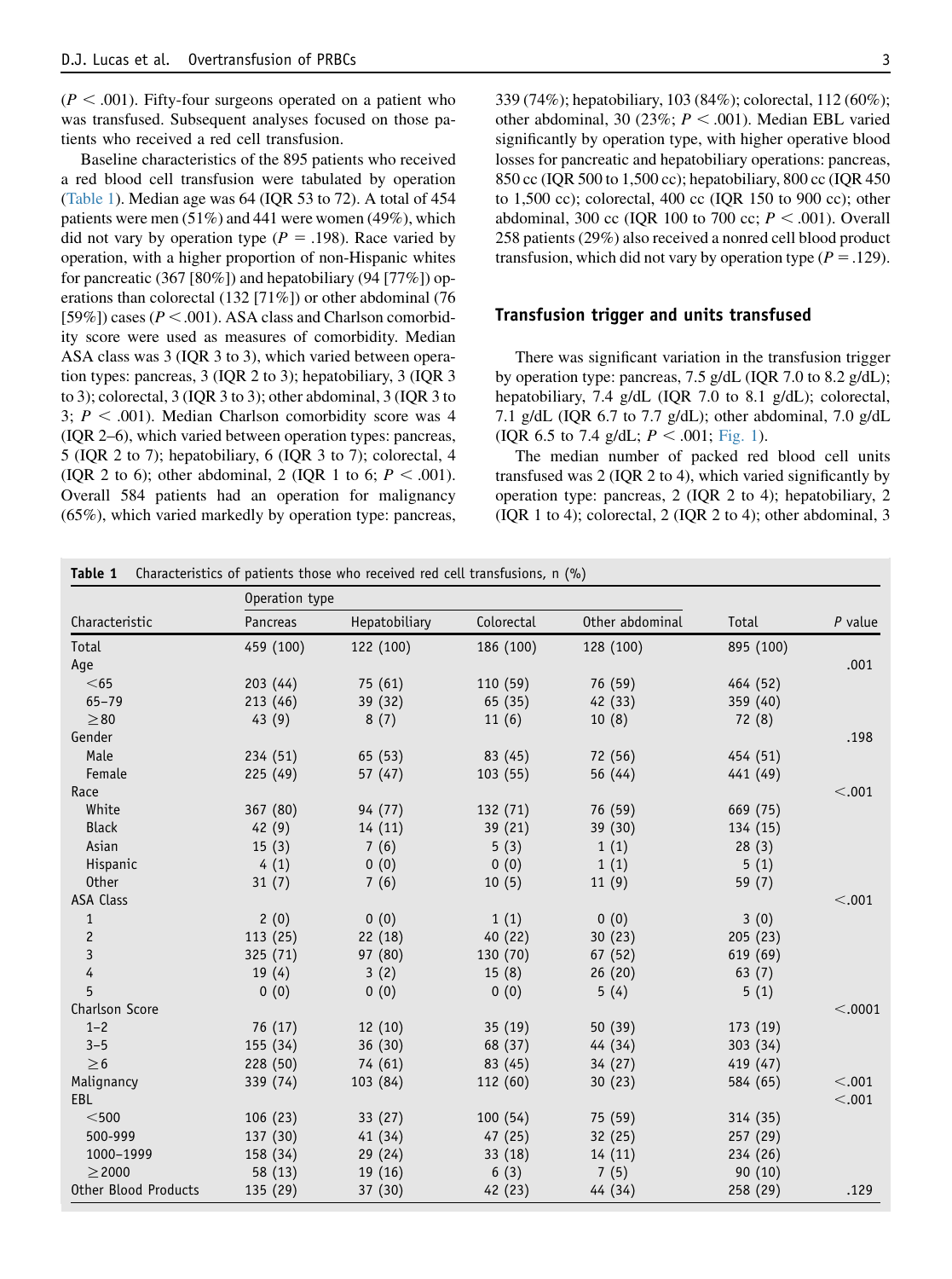<span id="page-3-0"></span>

Figure 1 Transfusion trigger (nadir Hb) among transfused patients by operation type.

(IQR 2 to 6;  $P < .001$  by analysis of variance [ANOVA]). Overall 208 patients (23%) received only one unit of red cells, whereas the remaining 687 patients (77%) received 2 or more. Seventy-one patients (8%) received a massive transfusion of 10 or more units.

#### Transfusion target

There was also wide variation in final Hb (transfusion target) among patients who received a transfusion, with a median of 9.2 g/dL (IQR 8.5 to 9.9 g/dL) and a range of 6.0 to 14.1 g/dL (Fig. 2). Among the 895 patients who received a red blood cell transfusion, 512 (57%) had a transfusion target of 9.0 g/dL or higher and therefore were categorized as having been ''overtransfused.'' There was significant variation in overtransfusion by operation type: pancreas, 286 of 459  $(62\%)$ ; hepatobiliary, 69 of 122 (57%); colorectal, 90 of 186 (48%); other abdominal: 67 of 128 (52%;  $P = .007$ ).

Potential risk factors for overtransfusion were assessed using univariable and then multivariable modified-Poisson regression [\(Table 2\)](#page-4-0). These candidate risk factors included baseline characteristics, such as operation type, age, sex,



Figure 2 Final Hb (transfusion target) among transfused patients. Hb  $\geq$ 9.0 g/dL constitutes an overtransfusion and is shown in red. (For interpretation of the references to color in this figure legend, the reader is referred to the Web version of this article.)

race, ASA class, Charlson comorbidity score, and presence of malignancy. The surgical team had some degree of control over other potentially modifiable risk factors, including EBL, transfusion trigger, units transfused, and other blood products transfused.

On univariate analysis, pancreatic surgery had 1.29 times the risk for overtransfusion vs colorectal surgery (95% confidence interval [CI] 1.09 to 1.52,  $P = .003$ ), whereas hepatobiliary and other abdominal surgery were not significantly different (both  $P > .05$ ). Older age, race, ASA class, Charlson comorbidity score, and malignancy were not significant risk factors (all  $P > .05$ ). Among potentially modifiable risk factors, increasing EBL and transfusion of nonred cell blood products were not risk factors for overtransfusion (both  $P > .05$ ). However, a transfusion trigger of  $\geq$  8 g/dL Hb was associated with 1.46 times the risk of overtransfusion compared with a trigger of less than 7 g/ dL (95% CI 1.27 to 1.67,  $P < .001$ ). Furthermore, patients who received more than one unit of blood had 1.33 times the risk of overtransfusion compared with those patients who only received one unit (95% CI 1.13 to 1.56,  $P < .001$ ).

After adjusting for all potential risk factors within a modified-Poisson regression model, patients who underwent pancreatic surgery remained at a higher risk of being overtransfused (relative risk [RR] 1.26 vs colorectal, 95% CI 1.07 to 1.48,  $P = .07$ ), but no other baseline risk factors were significantly associated with overtransfusion. An elevated transfusion trigger of  $\geq$ 8.0 g/dL Hb was, however, associated with 1.55 times the risk of overtransfusion compared with  $<$ 7 g/dL (95% CI 1.34 to 1.80, P  $<$  .001). Also, transfusion of more than one unit was associated with 1.54 times the risk of overtransfusion compared with patients who only received one unit (95% CI 1.32 to 1.79,  $P < .001$ ). Increasing blood loss was significantly associated with decreased risk of overtransfusion, but as this is closely tied to the transfusion trigger-greater losses drive Hb lower and therefore should decrease the risk of blood overtransfusion—this was not analyzed further as a modifiable risk factor.

#### Overtransfusion and perioperative outcomes

Complications were tabulated by operation type [\(Table 3\)](#page-5-0). A total of 289 PRBC transfused patients (32%) experienced at least one complication, which varied by operation type: pancreas: 127 (28%), hepatobiliary: 29 (24%), colorectal: 66 (35%), and other abdominal: 67  $(52\%; P < .001)$ . The most common complications were surgical site infection (116, 13%), sepsis (62, 7%), and Clostridium difficile colitis (50, 6%).

The association between overtransfusion and patient outcomes was assessed using a multivariable modified-Poisson regression model that adjusted for all characteristics listed in [Table 2,](#page-4-0) except for transfusion trigger and number of units transfused, as these are so closely associated with overtransfusion. Patients with appropriate transfusion targets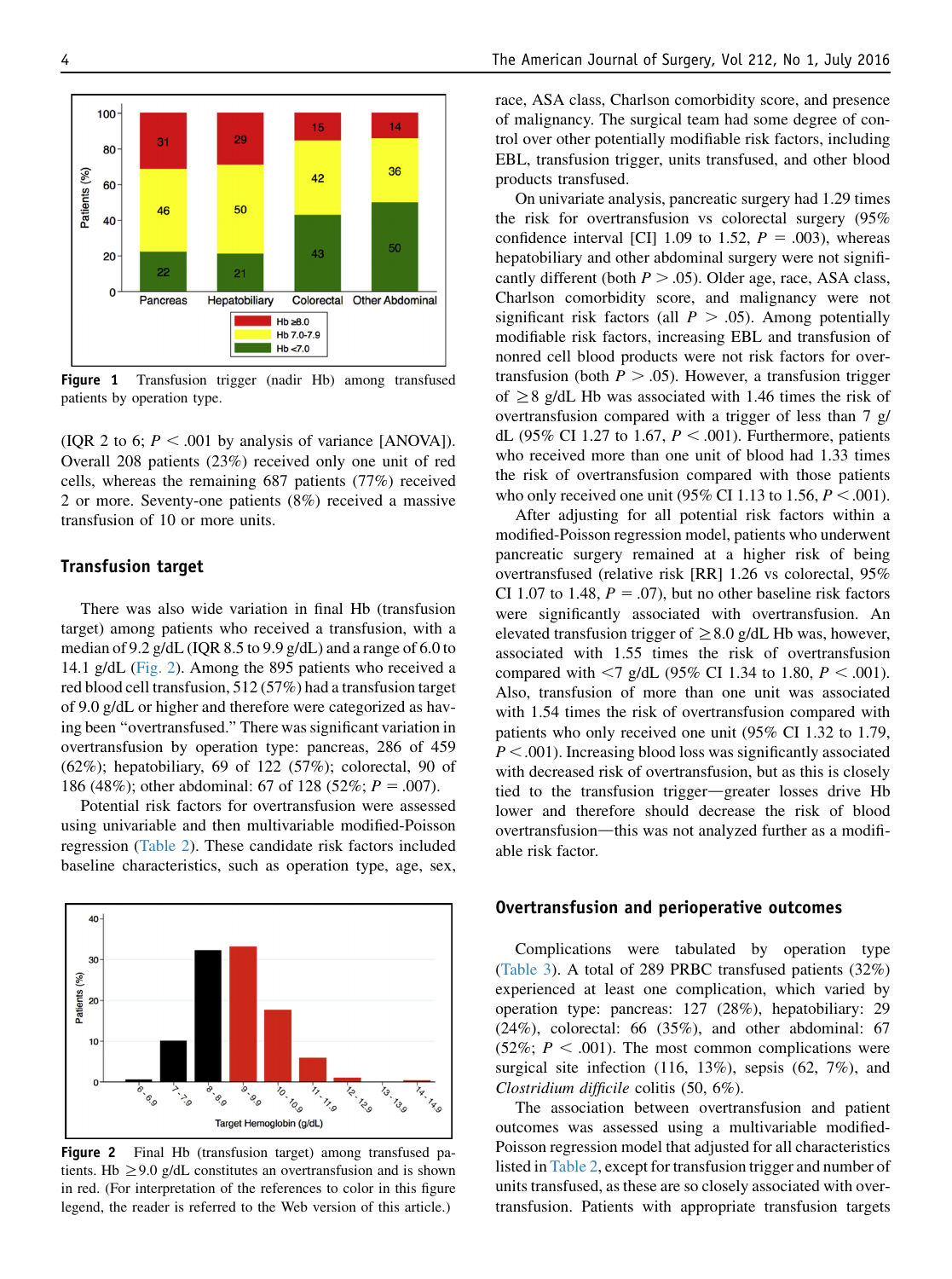|                      | Univariable  |               |           | Adjusted     |               |           |
|----------------------|--------------|---------------|-----------|--------------|---------------|-----------|
|                      | RR           | 95% CI        | $P$ value | <b>RR</b>    | 95% CI        | $P$ value |
| <b>Organ</b>         |              |               | .011      |              |               |           |
| Pancreas             | 1.29         | $1.09 - 1.52$ | .003      | 1.26         | $1.07 - 1.48$ | .007      |
| Hepatobiliary        | 1.17         | $.94 - 1.45$  | .155      | 1.18         | $.95 - 1.46$  | .134      |
| Colorectal           | $\mathbf{1}$ |               |           | $\mathbf{1}$ |               |           |
| Other abdominal      | 1.08         | $.87 - 1.35$  | .488      | 1.06         | $.85 - 1.32$  | .601      |
| Age, years           |              |               | .410      |              |               |           |
| $<$ 65               | $\mathbf{1}$ |               |           | $\,1\,$      |               |           |
| $65 - 79$            | 1.06         | $.94 - 1.19$  | .371      | $\mathbf{1}$ | $.88 - 1.13$  | .998      |
| $\geq 80$            | 1.13         | $.93 - 1.37$  | .229      | 1.02         | $.84 - 1.25$  | .818      |
| Male                 | 1.08         | $.97 - 1.21$  | .166      | 1.05         | $.93 - 1.17$  | .454      |
| Race                 |              |               | .154      |              |               |           |
| Non-Hispanic White   | $\mathbf{1}$ |               |           | $\mathbf{1}$ |               |           |
| <b>Black</b>         | .88          | $.74 - 1.06$  | .178      | .96          | $.80 - 1.15$  | .663      |
| Asian                | 1.18         | $.91 - 1.54$  | .213      | 1.20         | $.95 - 1.53$  | .132      |
| Hispanic             | 1.39         | $.89 - 2.17$  | .142      | 1.37         | $.93 - 2.03$  | .110      |
| <b>Other</b>         | 1.09         | $.89 - 1.34$  | .403      | 1.19         | $.97 - 1.45$  | .089      |
| ASA                  |              |               | .329      |              |               |           |
| $1 - 2$              | $\mathbf{1}$ |               |           | $\mathbf{1}$ |               |           |
| 3                    | .91          | $.80 - 1.03$  | .142      | .94          | $.82 - 1.07$  | .364      |
| $4 - 5$              | .91          | $.72 - 1.15$  | .425      | .95          | $.75 - 1.21$  | .676      |
| Charlson Score       |              |               |           |              |               |           |
| $1 - 2$              | $\mathbf{1}$ |               |           | $\mathbf{1}$ |               |           |
| $3 - 5$              | .97          | $.85 - 1.11$  | .693      | 1.02         | $.84 - 1.24$  | .820      |
| $\geq$ 6             | 1.01         | $.87 - 1.17$  | .894      | .95          | $.76 - 1.19$  | .660      |
| Malignant            | 1.04         | $.92 - 1.18$  | .490      | 1.07         | $.89 - 1.27$  | .478      |
| EBL                  |              |               | .921      |              |               |           |
| $<$ 500 $\,$         | $\mathbf{1}$ |               |           | $\mathbf{1}$ |               |           |
| 500-999              | 1.02         | $.88 - 1.17$  | .829      | .93          | $.81 - 1.07$  | .318      |
| 1,000-1,999          | 1.03         | $.89 - 1.19$  | .662      | .85          | $.73 - .99$   | .036      |
| $\geq$ 2,000         | .96          | $.78 - 1.19$  | .709      | .76          | $.60 - .95$   | .015      |
| Trigger              |              |               | < .001    |              |               |           |
| < 7.0                | $\mathbf{1}$ |               |           | $\mathbf{1}$ |               |           |
| $7.0 - 7.9$          | .95          | $.82 - 1.10$  | .501      | .96          | $.83 - 1.12$  | .594      |
| $\geq\!8.0$          | 1.46         | $1.27 - 1.67$ | < .001    | 1.55         | $1.34 - 1.80$ | < .001    |
| $>1$ Unit            | 1.33         | $1.13 - 1.56$ | $< .001$  | 1.54         | $1.32 - 1.79$ | < .001    |
| Other blood products | .97          | $.85 - 1.10$  | .596      | .92          | $.80 - 1.05$  | .216      |

<span id="page-4-0"></span>Table 2 Risk factors for overtransfusion using univariable and multivariable modified Poisson regression

 $ASA = American Society of Anesthesiology; EBL = estimated blood loss.$ 

had no excess risk of complications (a composite of any of the 12 morbid outcomes) compared with those who were overtransfused (RR 1.12, 95% CI .93 to 1.34,  $P = .240$ ). Iterative analyses of separate regression models for each of the individual complications listed in [Table 3](#page-5-0) revealed no significant associations with overtransfusion (all  $P > .05$ ). In addition, patients who had appropriate transfusion targets did not have a different LOS compared with patients who were overtransfused (1.35 days longer stay, 95% CI .22 days shorter to 2.92 days longer,  $P = .092$  using multiple linear regression).

## Variation by surgeon

Additional analyses were performed to assess transfusion patterns among the 26 surgeons who transfused at least 5 patients. Number of patients transfused ranged from 5 to 194, with a median of 22 (IQR 11 to 34). The proportion of overtransfused patients by surgeon ranged from 0% to 80%, with a median of 54% (IQR 50% to 61%) and significant variation among surgeons ( $P = .003$  by chisquare test; [Fig. 3\)](#page-5-0).

Modifiable risk factors for overtransfusion from the multiple regression model included increased transfusion trigger and more than one unit transfused. Among the 26 surgeons who transfused at least 5 patients, the proportion of patients who were transfused at a trigger of  $\geq$ 8.0 g/dL Hb ranged from 0% to 39% with a median of 30% (IQR 12% to 38%) and varied considerably among surgeons  $(P < .001$  by chi-square test; [Fig. 4](#page-6-0)). In contrast, while the proportion of patients who received more than one unit of red cells ranged from 54% to 100%, with a median of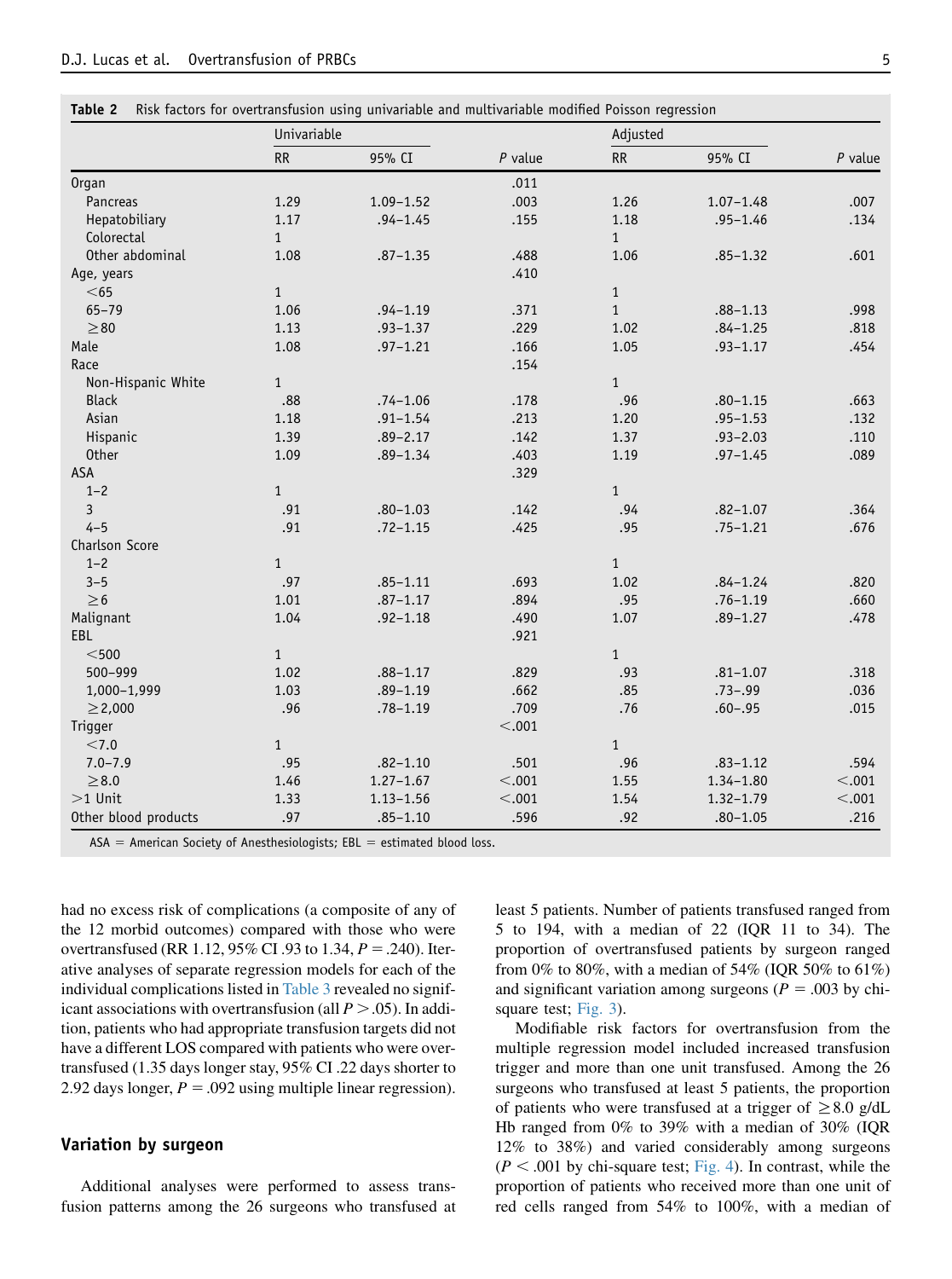|                          | Operation type |               |            |                 |           |           |
|--------------------------|----------------|---------------|------------|-----------------|-----------|-----------|
| Characteristic           | Pancreas       | Hepatobiliary | Colorectal | Other abdominal | Total     | $P$ value |
| n                        | 459 (100)      | 122 (100)     | 186 (100)  | 128 (100)       | 895 (100) |           |
| <b>SSI</b>               | 55(12)         | 11(9)         | 27(15)     | 23(18)          | 116(13)   | .150      |
| Pneumonia                | 10(2)          | 3(2)          | 3(2)       | 7(5)            | 23(3)     | .154      |
| <b>UTI</b>               | 15(3)          | 3(2)          | 5(3)       | 7(5)            | 30(3)     | .506      |
| Sepsis                   | 26(6)          | 5(4)          | 13(7)      | 18 (14)         | 62(7)     | .005      |
| C diff                   | 20(4)          | 3(2)          | 10(5)      | 17(13)          | 50(6)     | < .001    |
| Drug Resistant Infection | 4(1)           | 1(1)          | 3(2)       | 4(3)            | 12(1)     | .241      |
| <b>DIC</b>               | 16(3)          | 9(7)          | 8(4)       | 10(8)           | 43(5)     | .105      |
| <b>DVT</b>               | 6(1)           | 4(3)          | 10(5)      | 12(9)           | 32(4)     | < .001    |
| <b>PE</b>                | 8(2)           | 2(2)          | 5(3)       | 3(2)            | 18(2)     | .860      |
| <b>VTE</b>               | 13(3)          | 4(3)          | 13(7)      | 14(11)          | 44(5)     | .001      |
| MI                       | 6(1)           | 1(1)          | 5(3)       | 3(2)            | 15(2)     | .489      |
| <b>CVA</b>               | 0(0)           | 0(0)          | 2(1)       | 3(2)            | 5(1)      | .009      |
| Any Complication         | 127 (28)       | 29(24)        | 66 (35)    | 67 (52)         | 289 (32)  | < .001    |

<span id="page-5-0"></span>Table 3 Postoperative inpatient complications by operation type, n(%)

C diff = Clostridium difficile colitis; CVA = cerebrovascular accident; DIC = disseminated intravascular coagulation; DVT = deep venous thrombosis;  $MI = myocardial infarction; PE = pulmonary embolism; SSL = surgical site infection; UTI = urinary tract infection; VTE = venous thromboembolism.$ 

76% (IQR 70% to 82%), transfusion of more than one unit did not vary significantly among surgeons ( $P = .129$  by chisquare test; [Fig. 5\)](#page-6-0).

## to 9.9 g/dL = 1 unit, 10.0 to  $10.9 = 2$  units). Using this approximation, 741 units could have been saved among the 895 transfused patients or an average of .8 units per patient. These 741 units accounted for 20% of the 3,774 total units transfused.

# Potential units saved

A simulation was run to determine the potential number of units saved had surgeons transfused to an appropriate Hb target of less than 9.0 g/dL. For each patient, the number of units that could have been withheld to arrive at a target of less than 9.0 g/dL was calculated, using 1.0 g/dL Hb per unit of red cells as a rough approximation (ie, target Hb 9.0

#### Comments

Optimal transfusion practice is critical to reducing risk, improving outcomes, and reducing cost. A robust evidence base has demonstrated the adverse outcomes associated with blood transfusion and the benefits of restrictive transfusion practice.<sup>[2,4–10](#page-7-0)</sup> Accordingly, several major



Figure 3 Variation in overtransfusion between surgeons. Surgeons with fewer than 5 transfused patients were excluded.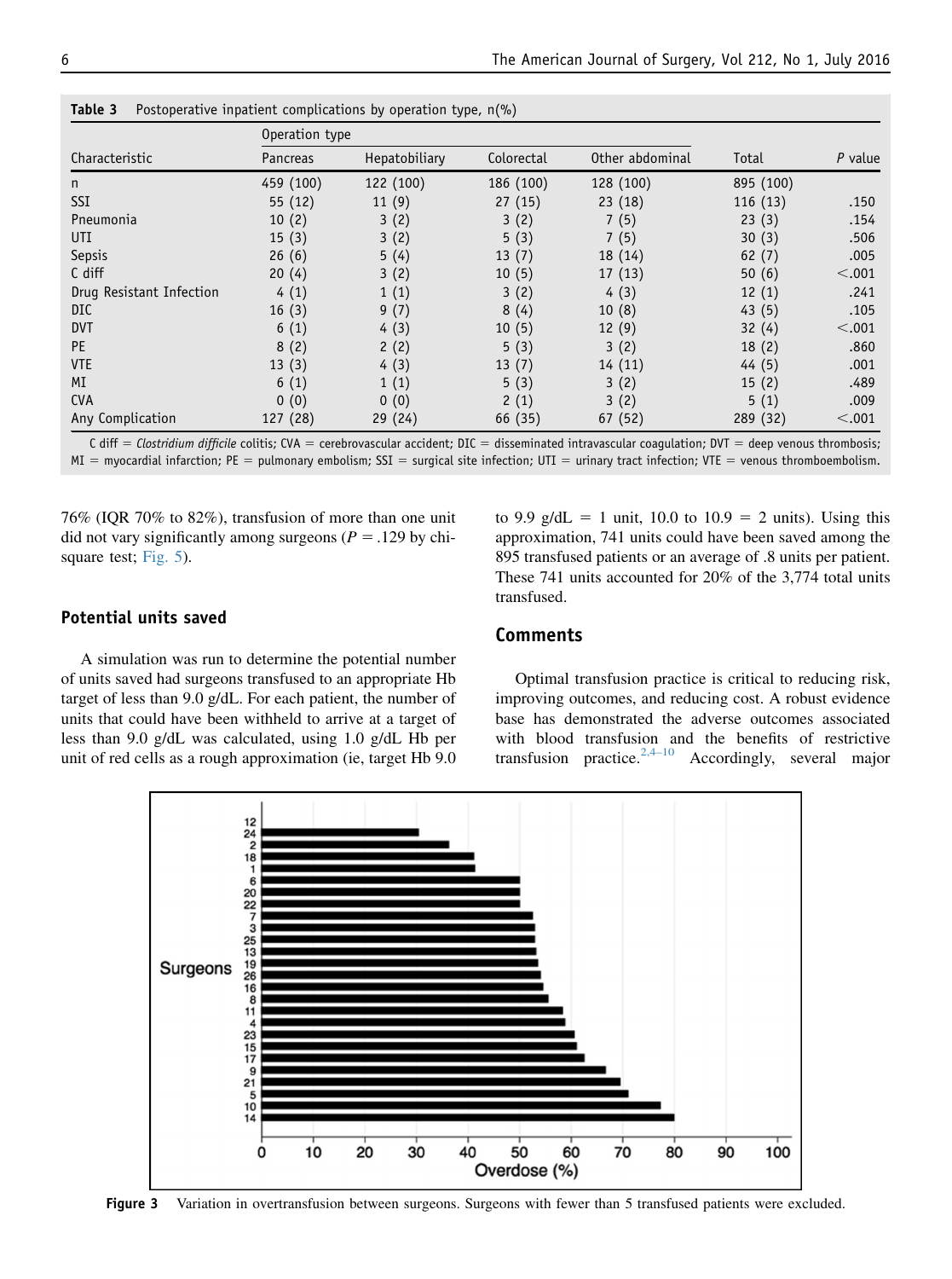<span id="page-6-0"></span>

Figure 4 Variation in transfusion trigger between surgeons. Surgeons with fewer than 5 transfused patients were excluded.

societies have published clinical practice guidelines for blood transfusion that emphasize a restrictive transfusion strategy.<sup>[2,20–22](#page-7-0)</sup> Hospitals are increasingly assessing physi-cian compliance with clinical practice guidelines.<sup>[13](#page-7-0)</sup> Rather than looking at the proportion of patients transfused or average number of units transfused, which vary based on the type of operation performed, the patient population, and the EBL, Frank et  $al^{17}$  $al^{17}$  $al^{17}$  has proposed that assessing compliance with agreed on transfusion triggers and targets will result in a more accurate and fair comparison of physicians for appropriate blood utilization.

The major clinical trials advocating a restrictive transfusion practice establish either a Hb range to maintain (7.0 to 9.0 g/dL in the trial of transfusion requirement in critical care [TRICC] trial in intensive care patients and the gastrointestinal bleeding study by Villanueva et  $al^{10}$  $al^{10}$  $al^{10}$  or specify a Hb trigger and a practice of transfusing one unit at a time until this trigger is surpassed (Hb of 8.0 g/dL in

![](_page_6_Figure_6.jpeg)

Figure 5 Variation in transfusion of more than one unit between surgeons. Surgeons with fewer than 5 transfused patients were excluded.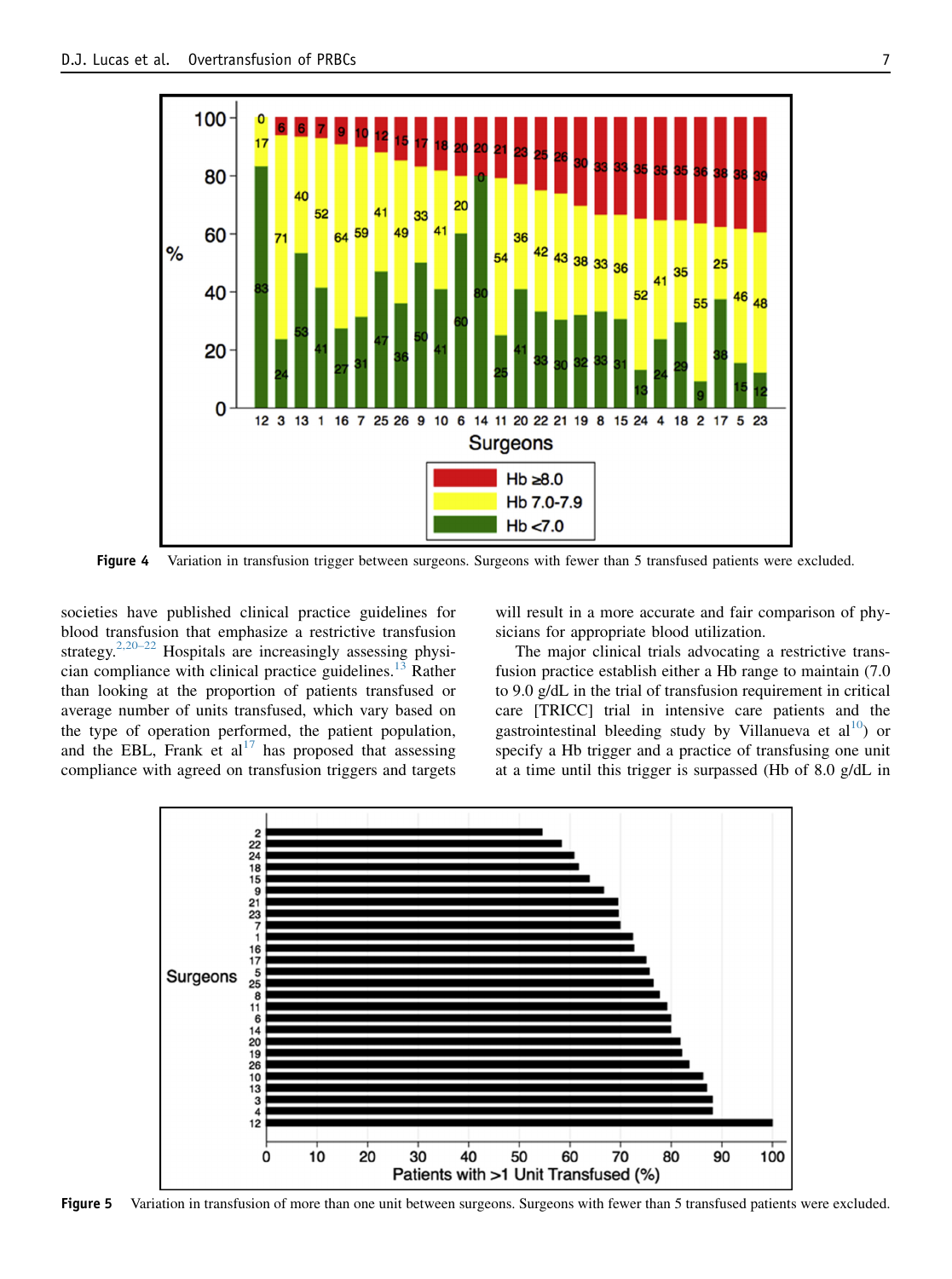<span id="page-7-0"></span>the transfusion trigger trial for functional outcomes in cardiovascular patients undergoing surgical hip fracture repair  $(FOCUS)^9$  and hematocrit of 24% in the transfusion requirement after cardiac surgery (TRACS) trial, $8$  both of which roughly equate to an upper Hb limit of 9.0 g/dL). Most discussion of these trials has focused on the decision to transfuse, which is determined by the pretransfusion Hb threshold, or trigger, rather than the dose of blood, which determines the post-transfusion Hb, or target. Based on these studies, Johns Hopkins Hospital has established a benchmark that a Hb less than 8.0 g/dL constitutes a restrictive trigger and a Hb less than 9.0 g/dL constitutes a restrictive target.

This article is one of the first to analyze red blood cell transfusion practice after surgery through the lens of transfusion targets<sup>17,18</sup> and the first to assess the risk factors for and outcomes for patients in whom the restrictive Hb target is exceeded. Fully 57% of colorectal and hepatobiliary surgical patients in this study were discharged with a Hb  $\geq$ 9.0 g/dL and therefore received a red cell overtransfusion. Patients who were transfused with a restrictive target had equivalent complications and LOS compared with those with a liberal target (overtransfusion), consistent with multiple randomized controlled trials. $8-10$  Given that patients with Hb targets  $\geq$ 9 g/dL did not have better outcomes, there is no justification for the risk and cost of such excessive blood utilization.

Key independent risk factors for overtransfusion in a multivariable regression model included transfusing at a liberal Hb trigger of  $\geq$ 8.0 g/dL and transfusion of more than one unit of red cells during the hospital stay. Other groups have also found that limiting transfusion to one unit at a time can decrease the total number of units transfused.<sup>15,16</sup> There was significant variation between surgeons in the frequency of overtransfusion, ranging from 0% to 80%. There was also significant variation between surgeons in the frequency of transfusing at a liberal trigger of  $\geq$ 8.0 g/dL Hb, a key risk factor for overtransfusion, ranging from 0% to 39%. This variation suggests the opportunity for improvement by standardizing care in line with a clinical practice guideline. We estimate that had surgeons strictly adhered to appropriate transfusion targets, .8 units per transfused patient would have been saved, or 20% of all units given. To our knowledge, this is the first study to assess blood savings based on Hb target, whereas most previous studies have focused on Hb trigger.

A limitation of this study is that the particular circumstances of each transfusion were not studied. We used the lowest recorded Hb as the transfusion trigger, but other clinical triggers such as hemodynamic instability may have driven the decision to transfuse in some patients. In these patients, what may appear to be an inappropriate transfusion based on Hb levels might actually have been entirely appropriate and even lifesaving. Similarly, the transfusion may have occurred at a different time and at a higher Hb level than the nadir

value, but this measurement error would only result in our study understating the use of liberal transfusion triggers. Finally, the complication data comes from an administrative database based on coding, which has been shown to underestimate complications compared with clinical databases.<sup>[23](#page-8-0)</sup>

In conclusion, overtransfusion of red blood cell is frequent in colorectal and hepatobiliary surgery. It is commonly associated with liberal transfusion triggers and transfusion of multiple units. There is high variability between surgeons in some of these practices, suggesting an opportunity for improvement. More restrictive transfusion practice may reduce units transfused, decrease costs, and without compromising clinical outcomes.

# References

- 1. ASPA. National Blood Collection & Utilization Survey. Available at: [http://www.hhs.gov/ash/bloodsafety/nbcus/.](http://www.hhs.gov/ash/bloodsafety/nbcus/) Accessed October 26, 2015.
- 2. [Carson JL. Red blood cell transfusion: a clinical practice guideline](http://refhub.elsevier.com/S0002-9610(16)30087-3/sref2) [from the AABB\\*. Ann Intern Med 2012;157:49.](http://refhub.elsevier.com/S0002-9610(16)30087-3/sref2)
- 3. [Gilliss BM, Looney MR, Gropper MA. Reducing Noninfectious Risks](http://refhub.elsevier.com/S0002-9610(16)30087-3/sref3) [of blood transfusion. Anesthesiology 2011;115:635–49.](http://refhub.elsevier.com/S0002-9610(16)30087-3/sref3)
- 4. [Burrows L. Effect of blood transfusions on colonic malignancy recur](http://refhub.elsevier.com/S0002-9610(16)30087-3/sref4)[rence rate. Lancet 1982;320:662](http://refhub.elsevier.com/S0002-9610(16)30087-3/sref4).
- 5. [Glance LG, Dick AW, Mukamel DB, et al. Association between](http://refhub.elsevier.com/S0002-9610(16)30087-3/sref5) [Intraoperative blood transfusion and Mortality and Morbidity in](http://refhub.elsevier.com/S0002-9610(16)30087-3/sref5) [patients Undergoing Noncardiac Surgery. Anesthesiology 2011;114:](http://refhub.elsevier.com/S0002-9610(16)30087-3/sref5) [283–92](http://refhub.elsevier.com/S0002-9610(16)30087-3/sref5).
- 6. [Lucas DJ, Schexneider KI, Weiss M, et al. Trends and Risk Factors for](http://refhub.elsevier.com/S0002-9610(16)30087-3/sref6) [transfusion in Hepatopancreatobiliary Surgery. J Gastrointest Surg](http://refhub.elsevier.com/S0002-9610(16)30087-3/sref6) [2013;18:719–28](http://refhub.elsevier.com/S0002-9610(16)30087-3/sref6).
- 7. [Koch CG, Li L, Duncan AI, et al. Transfusion in Coronary Artery](http://refhub.elsevier.com/S0002-9610(16)30087-3/sref7) [Bypass Grafting is Associated with Reduced Long-Term Survival.](http://refhub.elsevier.com/S0002-9610(16)30087-3/sref7) [Ann Thorac Surg 2006;81:1650–7](http://refhub.elsevier.com/S0002-9610(16)30087-3/sref7).
- 8. [Hajjar L, Galas F, Sundin M, et al. Transfusion Requirements after](http://refhub.elsevier.com/S0002-9610(16)30087-3/sref8) [Cardiac Surgery \(TRACS\) study: preliminary data of a randomized](http://refhub.elsevier.com/S0002-9610(16)30087-3/sref8) [controlled clinical trial. Crit Care 2010;14\(Suppl 1\):P376.](http://refhub.elsevier.com/S0002-9610(16)30087-3/sref8)
- 9. [Carson JL, Terrin ML, Noveck H, et al. Liberal or restrictive transfu](http://refhub.elsevier.com/S0002-9610(16)30087-3/sref9)[sion in High-Risk patients after Hip Surgery. N Engl J Med 2011;365:](http://refhub.elsevier.com/S0002-9610(16)30087-3/sref9) [2453–62](http://refhub.elsevier.com/S0002-9610(16)30087-3/sref9).
- 10. [Villanueva C, Colomo A, Bosch A, et al. Transfusion Strategies for](http://refhub.elsevier.com/S0002-9610(16)30087-3/sref10) [Acute Upper Gastrointestinal Bleeding. N Engl J Med 2013;368:](http://refhub.elsevier.com/S0002-9610(16)30087-3/sref10) [11–21](http://refhub.elsevier.com/S0002-9610(16)30087-3/sref10).
- 11. [Shander A, Hofmann A, Ozawa S, et al. Activity-based costs of blood](http://refhub.elsevier.com/S0002-9610(16)30087-3/sref11) [transfusions in surgical patients at four hospitals. Transfusion 2010;50:](http://refhub.elsevier.com/S0002-9610(16)30087-3/sref11) [753–65](http://refhub.elsevier.com/S0002-9610(16)30087-3/sref11).
- 12. [Boral LI, Bernard A, Hjorth T, et al. How do I implement a more](http://refhub.elsevier.com/S0002-9610(16)30087-3/sref12) [restrictive transfusion trigger of hemoglobin level of 7 g/dL at my hos](http://refhub.elsevier.com/S0002-9610(16)30087-3/sref12)[pital? Transfusion 2015;55:937–45](http://refhub.elsevier.com/S0002-9610(16)30087-3/sref12).
- 13. [Yerrabothala S, Desrosiers KP, Szczepiorkowski ZM, et al. Significant](http://refhub.elsevier.com/S0002-9610(16)30087-3/sref13) [reduction in red blood cell transfusions in a general hospital after suc](http://refhub.elsevier.com/S0002-9610(16)30087-3/sref13)[cessful implementation of a restrictive transfusion policy supported by](http://refhub.elsevier.com/S0002-9610(16)30087-3/sref13) [prospective computerized order auditing. Transfusion 2014;54\(10 pt](http://refhub.elsevier.com/S0002-9610(16)30087-3/sref13) [2\):2640–5.](http://refhub.elsevier.com/S0002-9610(16)30087-3/sref13)
- 14. [Carson JL, Patel MS. Red blood cell transfusion thresholds: can we go](http://refhub.elsevier.com/S0002-9610(16)30087-3/sref14) [even lower? Transfusion 2014;54\(10 pt 2\):2593–4](http://refhub.elsevier.com/S0002-9610(16)30087-3/sref14).
- 15. [Berger MD, Gerber B, Arn K, et al. Significant reduction of red](http://refhub.elsevier.com/S0002-9610(16)30087-3/sref15) [blood cell transfusion requirements by changing from a double](http://refhub.elsevier.com/S0002-9610(16)30087-3/sref15)[unit to a single-unit transfusion policy in patients receiving intensive](http://refhub.elsevier.com/S0002-9610(16)30087-3/sref15) [chemotherapy or stem cell transplantation. Haematologica 2011;97:](http://refhub.elsevier.com/S0002-9610(16)30087-3/sref15) [116–22](http://refhub.elsevier.com/S0002-9610(16)30087-3/sref15).